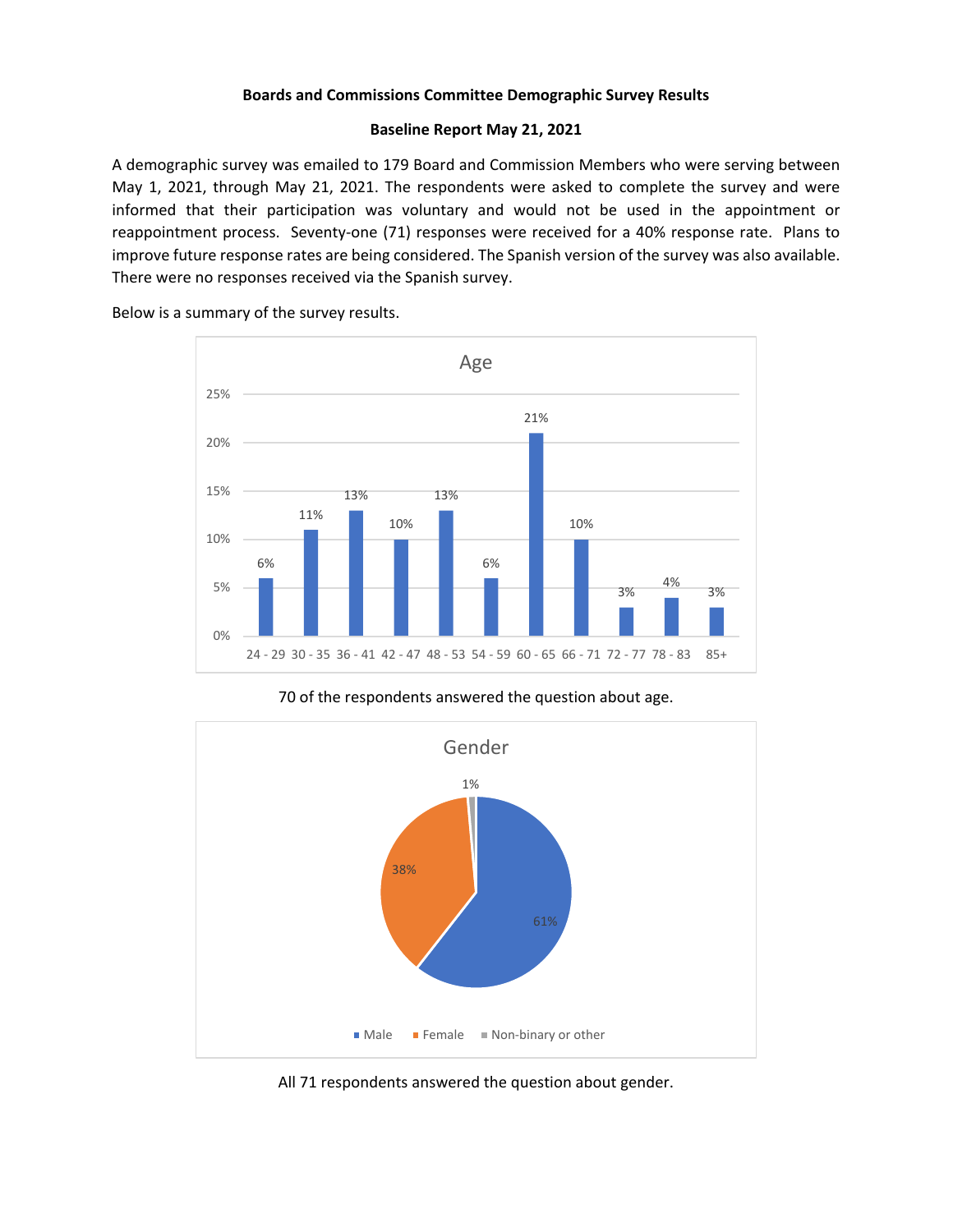

70 respondents answered the question about race 66 respondents answered the question about ethnicity

## **Waco 2019 Census Data Estimates:**

White alone, percent is 70.5% Black or African American alone, percent 21% Asian is 2%

Hispanic or Latino, percent 32.0 %

White Aaone, not Hispanic, or Latino percent 43.3%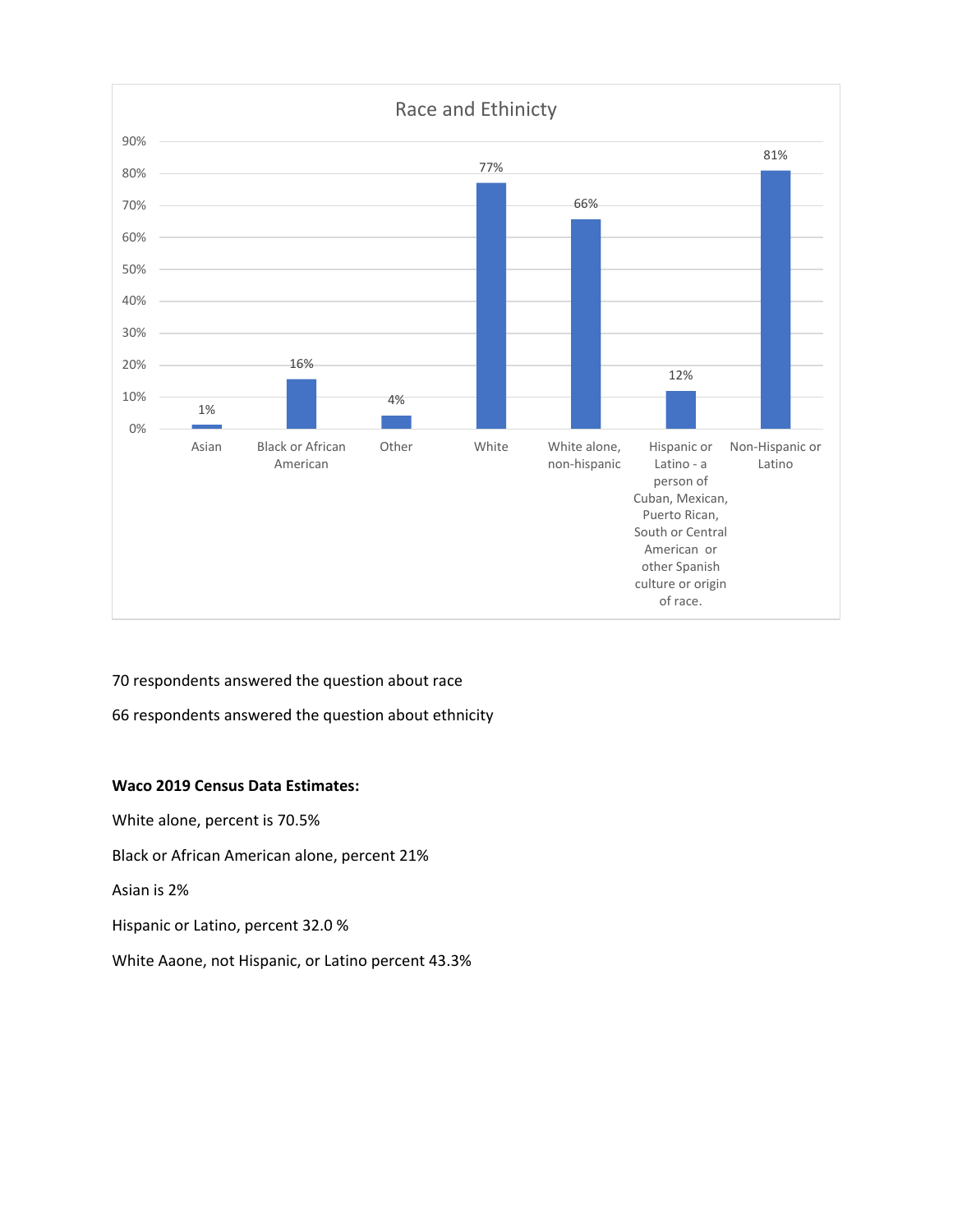

71 respondents answered the question about highest level of education

## **Waco 2019 Census Data Estimates**

High School graduate or higher, percent of persons aged 25 years+ 81.6% Bachelor's Degree or Higher, percent of persons aged 25 years+, 2015-2019 24.9%



## 71 respondents answered the question about income level.

## **Waco 2019 Census Data Estimates**

Median household income (in 2019 dollars), 2015-2019 \$40,190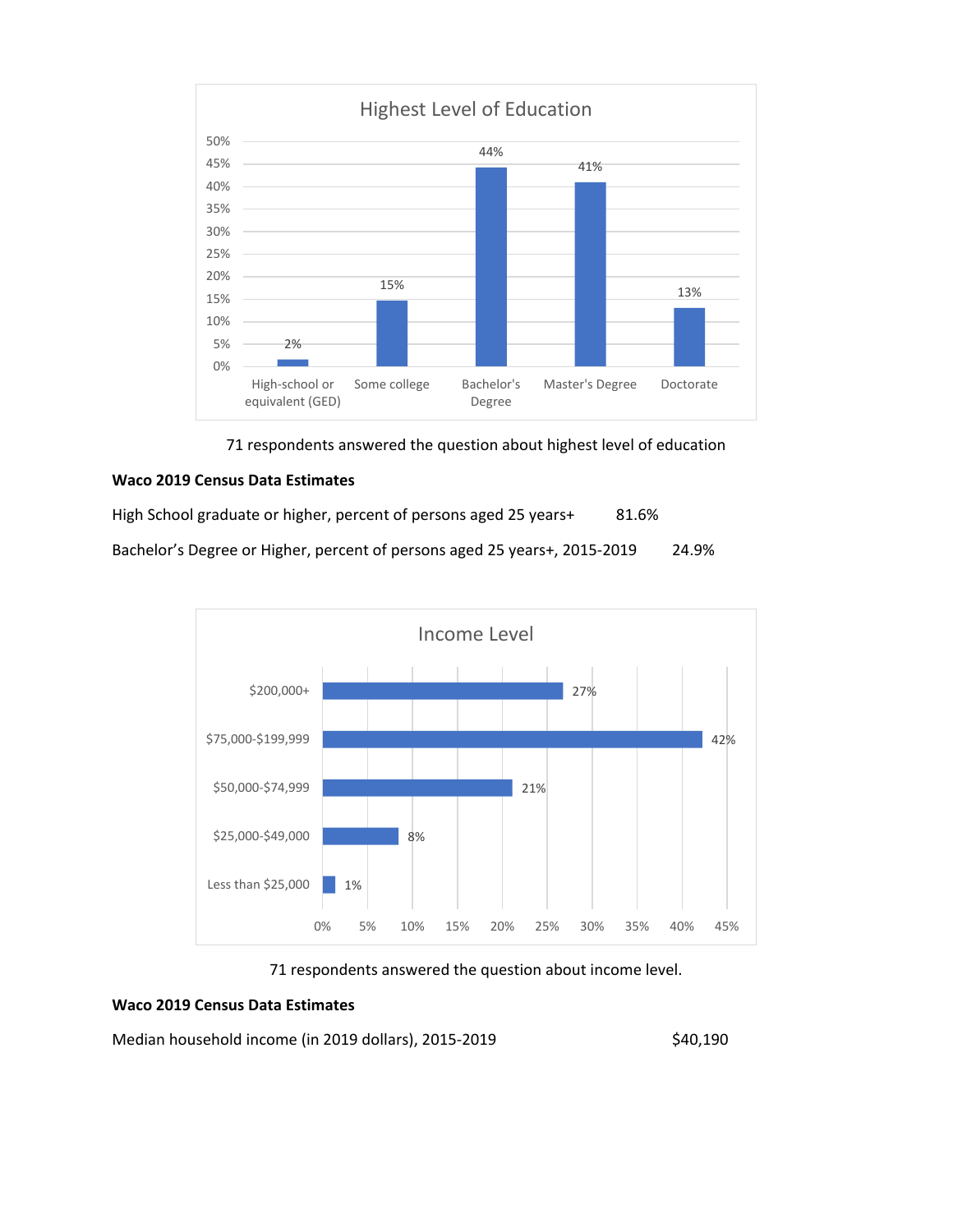

71 respondents answered the question about Home Ownership.

# **Census 2019 Estimates**

Owner-Occupied housing Unit Rate, 2015-2019 46%